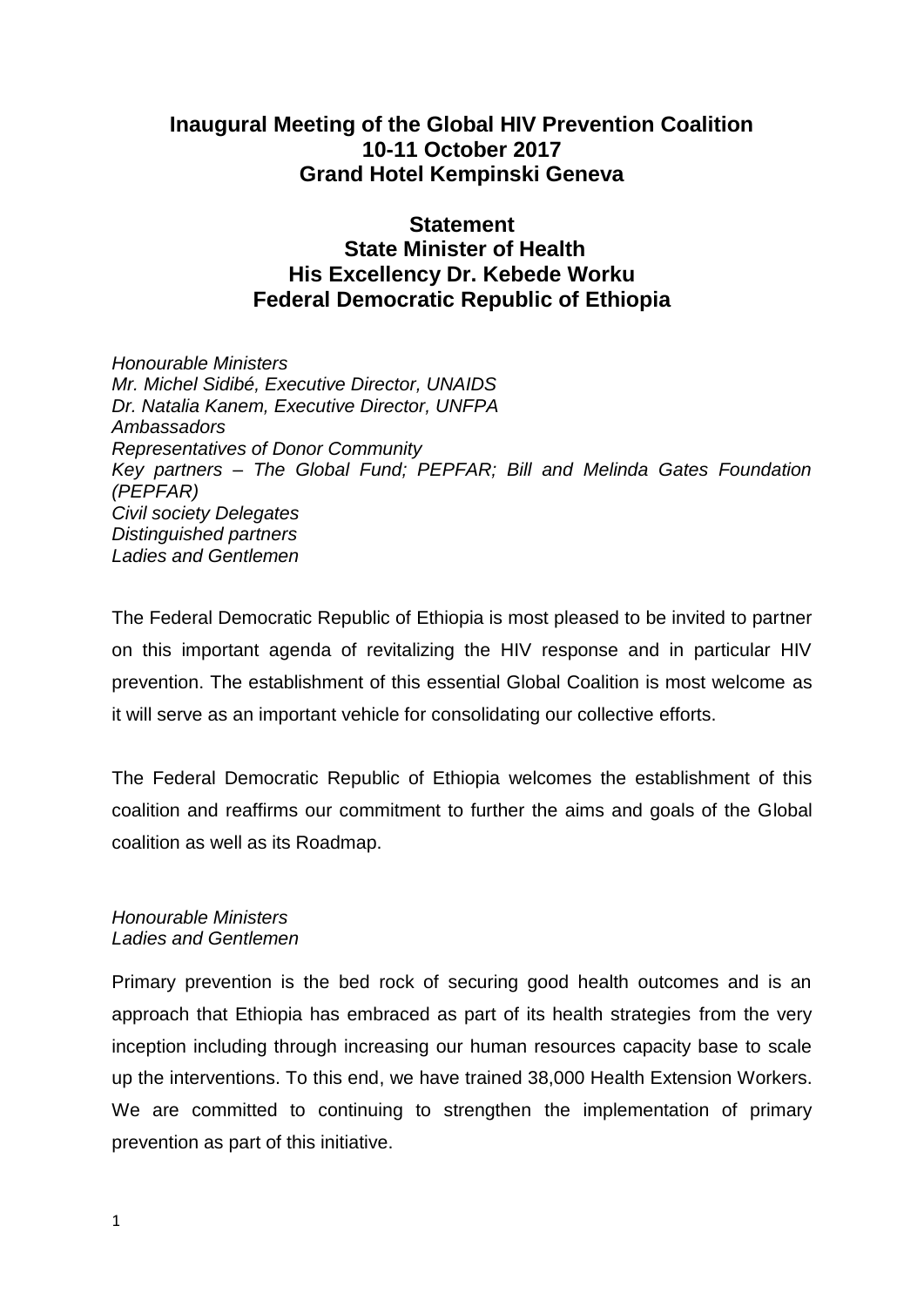The HIV response is a core part of the Ethiopia development agenda as articulated in Growth and Transformation Plan II (GTP II) (2015-2019) which expressly has reduction of HIV incidence as a major indicator of success.

The Government of the Federal Democratic Republic of Ethiopia is fully committed to addressing HIV and we have articulated clear Policies, Programs and Strategies, developed in a multi sectoral manner to enhance partnerships and impact.

#### *Honourable Ministers Ladies and Gentlemen*

The Government of the Federal Democratic Republic of Ethiopia has fully embraced the global targets of 90-90-90:

- We are implementing special initiatives to secure a decentralized HIV response and enhance political commitment in the regions.
- We have developed a National Strategic Plan for the Elimination of Mother to Child Transmission of HIV and syphilis and
- We are strengthening Federal and Regional structures to effectively address HIV prevention by establishing National Prevention Advisory Groups at Federal and Regional levels.

Additionally, our HIV prevention response focuses on Behavioural Change Communication; Voluntary Medical Male Circumcision and strengthening community based structures like Mother Support Groups and youth focused ones.

We are also implementing targeted interventions to reach Most At Risk Populations including Female Sex Workers and their Clients; Truck Drivers; daily labourers and Prisoners. These targeted interventions are yielding good impact.

### *Honourable Ministers Ladies and Gentlemen*

The Government of the Federal Democratic Republic of Ethiopia is very pleased to note that the 10 pillars of draft Road Map scheduled to be adopted at this meeting embraces interventions that are already underway in Ethiopia.